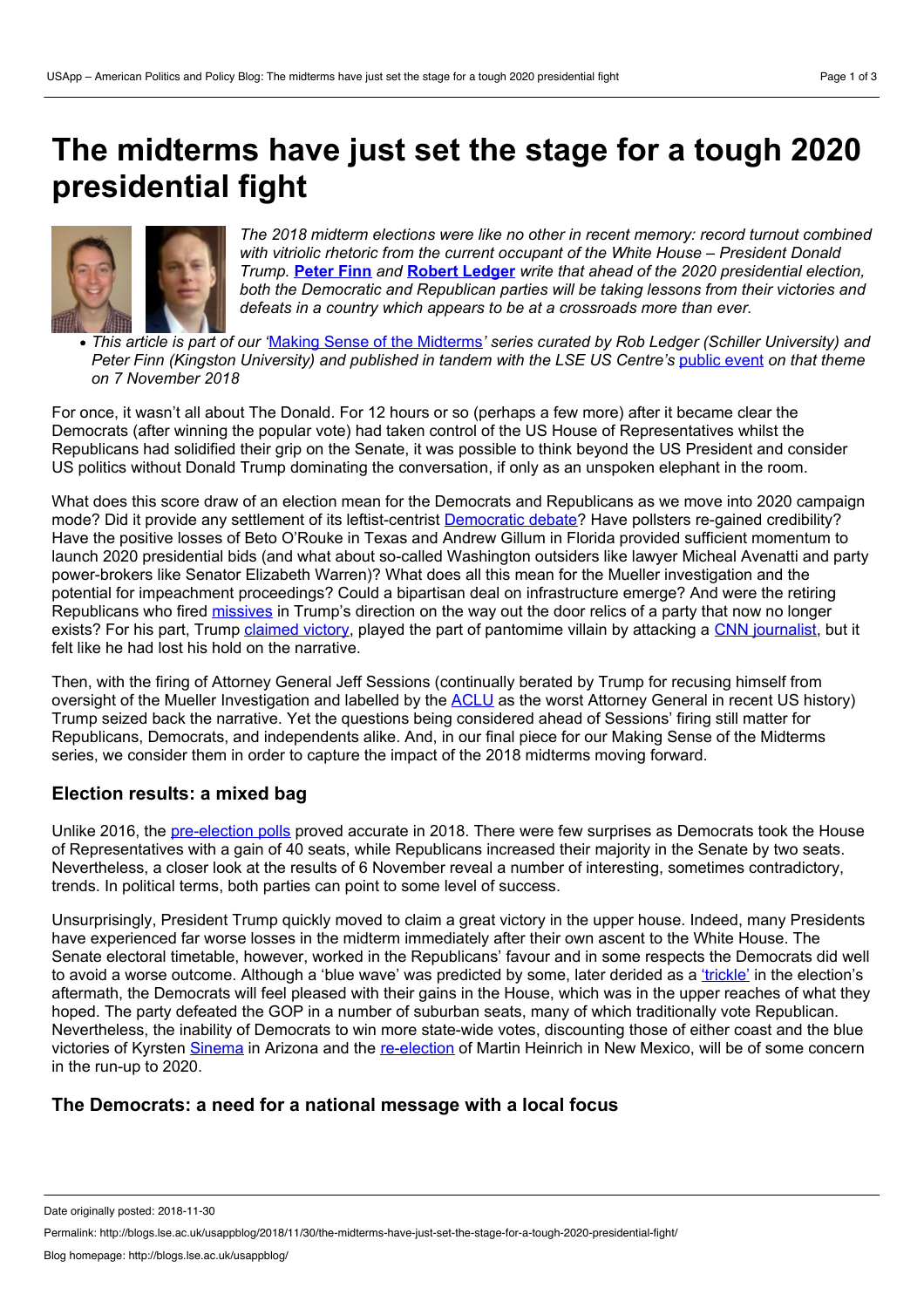Political observers were watching these midterms keenly to see which direction, depending on results, the Democrats might take in 2020. Would the party shift to the left on the back of eye-catching candidates such as Alexandria Ocasio-Cortez and Beto O'Rourke, or would more centrist candidates demonstrate a more moderate approach as the only way to defeat Trump in 2020? As with so much else, the results proved inconclusive.

Nancy Pelosi, likely to re-take the position of Speaker of the House, may feel vindicated by the victory. Long-term Democratic figures can outline a strategy that will appeal outside the base on the coast and big cities. Nevertheless, the momentum within the party may be with less establishment figures. Insurgent candidates such as Beto O'Rourke, who narrowly lost in the Texas Senate race, and Alexandria Osario-Cortez, who won a House seat in New York after defeating a Democratic establishment incumbent in the primaries, have become national figures following the excitement generated by their campaigns. The Senate wins in Nevada – by moderate Jacky Rosen – and Arizona – by one-time Green Party member Sinema – were also big [victories.](https://www.washingtontimes.com/news/2018/nov/13/kyrsten-sinema-jacky-rosen-senate-wins-reduce-trum/) In fact, one of the stories of the midterms was the number of women [candidates](http://blogs.lse.ac.uk/usappblog/2018/10/25/why-we-should-expect-gains-for-democratic-women-in-the-house-on-november-6th/) who won seats for the Democrats, as well as the number of military veterans the party fielded. Anti-Trump indignation is clearly a method to excite the Democrat base and get out the vote. A more positive campaign (a number of candidates backed 'Medicare for All' for instance) may be needed to convince less partisan voters. A victory strategy in 2020 will likely combine a national message with local focus.

# "Whether the next two years will see The Donald continue to operate as the elephant in the room remains to be seen'

Peter Finn and Robert Ledaer write that the midterms have just set the stage for a tough 2020 presidential fight.

blogs.lse.ac.uk/usappblog



*["President](https://www.flickr.com/photos/whitehouse/44968628495/) Donald J. Trump in the Oval Office" by The White [House](https://www.flickr.com/photos/whitehouse/) is Public [Domain.](https://creativecommons.org/publicdomain/mark/1.0/)*

## **The Republicans: a declining appeal?**

The GOP had some success on election night. By increasing their majority in the Senate, the party will have an easier time with confirmation hearings. Moderate Republicans, such as Susan Collins, will have less impact on key votes. A number of commentators see the results as confirmation of a Trump takeover of the party – that the Republicans now occupy far-right or fringe populist positions. This is not entirely true. Mitt [Romney,](https://www.washingtonpost.com/blogs/post-partisan/wp/2018/11/13/mitt-romney-could-bring-something-important-to-washington-and-to-the-gop/?utm_term=.2bd18a2d98aa) for instance, was elected as Utah's Senator in his comeback election. Nevertheless, Trump has bolstered his position within the GOP. It remains to be seen if his nativist approach will pay off in 2020 and beyond. Political observers have been predicting for some time that the Republicans face declines going forward unless they can widen their voter [appeal.](https://www.brookings.edu/blog/fixgov/2018/06/14/trump-owns-a-shrinking-republican-party/) The wins for the Democrats, or close races, in southern states such as Nevada, Arizona, Texas and Florida will likely reinforce these predictions.

# **The road to 2020**

Date originally posted: 2018-11-30

Permalink: http://blogs.lse.ac.uk/usappblog/2018/11/30/the-midterms-have-just-set-the-stage-for-a-tough-2020-presidential-fight/